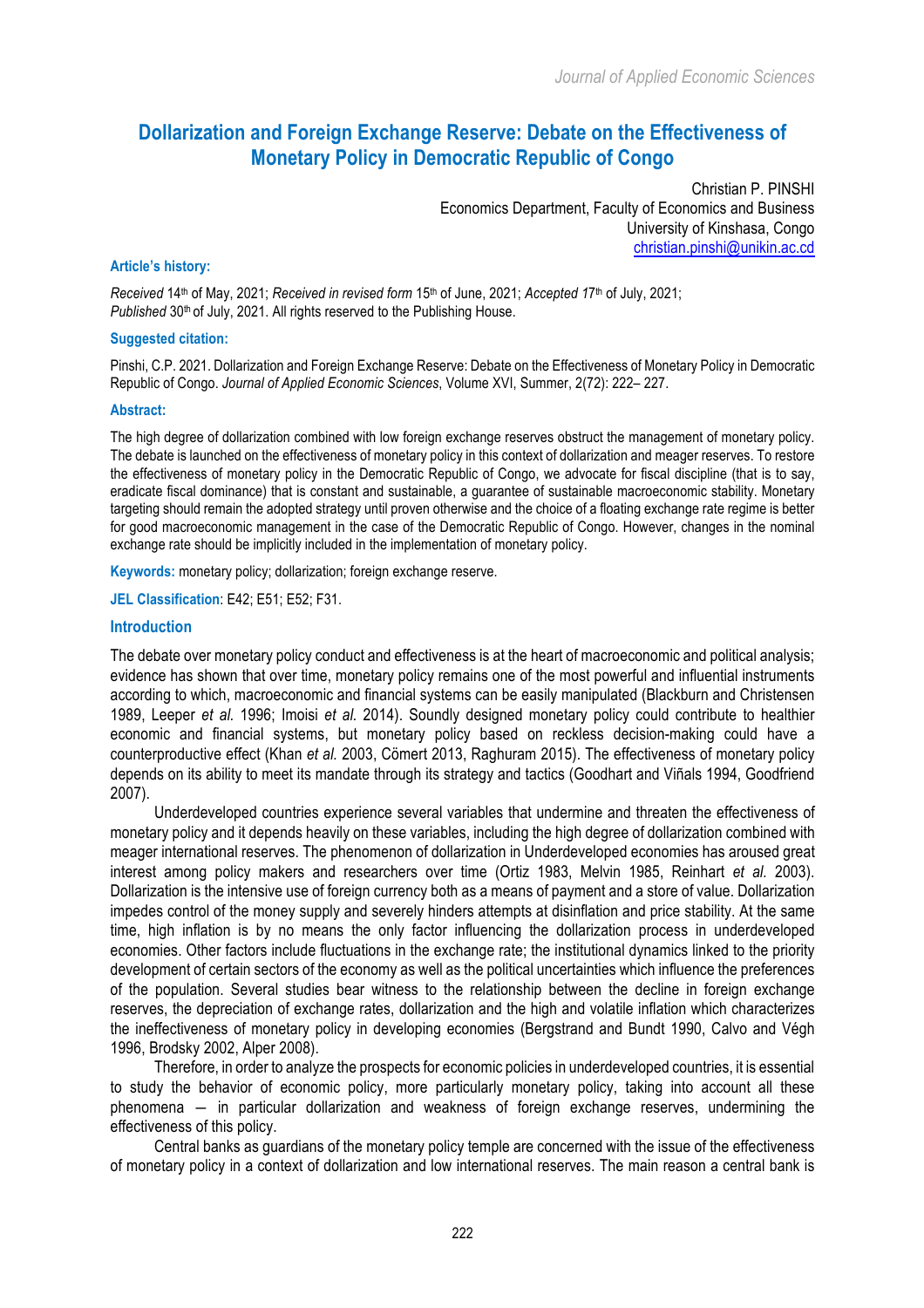concerned about dollarization and low international reserves is to preserve the stability monetary and financial system (Driessen 2006). Four major risks are involved:

- § *Liquidity risk*: frictions on deposits in foreign currencies are certainly different from those on deposits in national currency. For domestic currency deposits, the central bank may act as the insurer of last resort, as it has the power to create money. For foreign currency deposits, generally limited foreign exchange reserves are the only mattress that exists to mitigate a liquidity crisis. Thus, banking transactions carried out on foreign currency deposits have much more serious consequences.
- § *Solvency risk*. Strong exchange rate depreciations can affect the solvency of financial institutions, as well as that of their clients.
- § *Monetary risk*. The constitution of international reserves obeys a reason for prudence on the part of a central bank, in principle making it possible to intervene in the foreign exchange market and therefore avoid currency crises.
- § *Risk of ineffective pass-through of central bank policy rates*. Generally, a monetary policy affects the economy in national currency, dollarization makes these monetary mechanisms inefficient.

Like the majority of underdeveloped countries, the economy of the Democratic Republic of the Congo (DRC) is prone to strong structural dollarization coupled with low foreign exchange reserves. This high degree of dollarization (86% on average from 2011 to 2017) of the Congolese economy exerts an influence on the current macroeconomic situation and should certainly be taken into account in the decision-making as regards the development of monetary policy.

The recent shock in commodity prices (the effects of which persist decline in exports of goods, drastic drop in reserves, excessive depreciation of the exchange rate, price instability, widening of the twin deficit, fall in the economic growth rate, etc.) in difficulty the State to reconstitute its budgetary receipts dependent on exports. Faced with this situation, a large part of government spending is covered by the monetization of the deficit, that is to say monetary financing, which has adverse effects on macroeconomic stability. This increases inflationary expectations and expectations about the exchange rate depreciation, although the Central Bank of Congo (BCC) has monetized by financing in foreign currency, the effects are only sporadic and the consequence is heard in the deterioration of foreign exchange reserves and the preference of the population for the dollar, in fine it is a vicious circle.

In view of this situation, it is essential to ask the question about the effectiveness of monetary policy in a context of continued dollarization and weak foreign exchange reserves. The structure of this paper is as follows: an overview of monetary policy, dollarization and foreign exchange reserves; a first question on the effectiveness of monetary policy in this context of instability; a second question on the conduct of monetary policy, then the analysis of monetary policy according to the monetary approach of the balance of payments and finally a conclusion and perspective.

## **1. Monetary Policy, Dollarization and Foreign Exchange Reserves: An Overview**

The episodes of hyperinflation and high inflation of the 1990s, caused in large part by fiscal dominance stemming from macroeconomic and financial mismanagement, was one of the main events that gave rise to the appetite of the Congolese population for the dollar. A policy of disinflation led to stabilize prices from 2012 until 2015, with an average of 1.42%. This action to give credibility to the central bank during this period, the stability on the foreign exchange market slightly improved the preference for the Congolese franc (Cdf) although this improvement was insignificant given the persistence of dollarization during this period. Typically, dollarization is a response to the decline in the value of the national currency and the depreciation of the exchange rate. In addition, the fall in commodity prices exposed the volatility of inflation, which exploded to reach 54.7% in 2017, largely influenced by the depreciation of the exchange rate by 23%, this shock exacerbated the decline in foreign exchange reserves. The persistence of dollarization has amplified further and will exert a far-reaching influence on the conduct of monetary policy (Table 1).

Foreign exchange reserves experienced a break in growth in 2013 and symptoms of the decline appeared. Since 2014, there has been a drastic drop in reserves, reaching 844 million USD in 2017. This jeopardizes the room for maneuver for the central bank to intervene in the constantly deteriorating foreign exchange market and makes monetary policy increasingly ineffective. This behavior influences people's expectations and will result in increased dollarization and the inability of monetary policy to use its operational framework.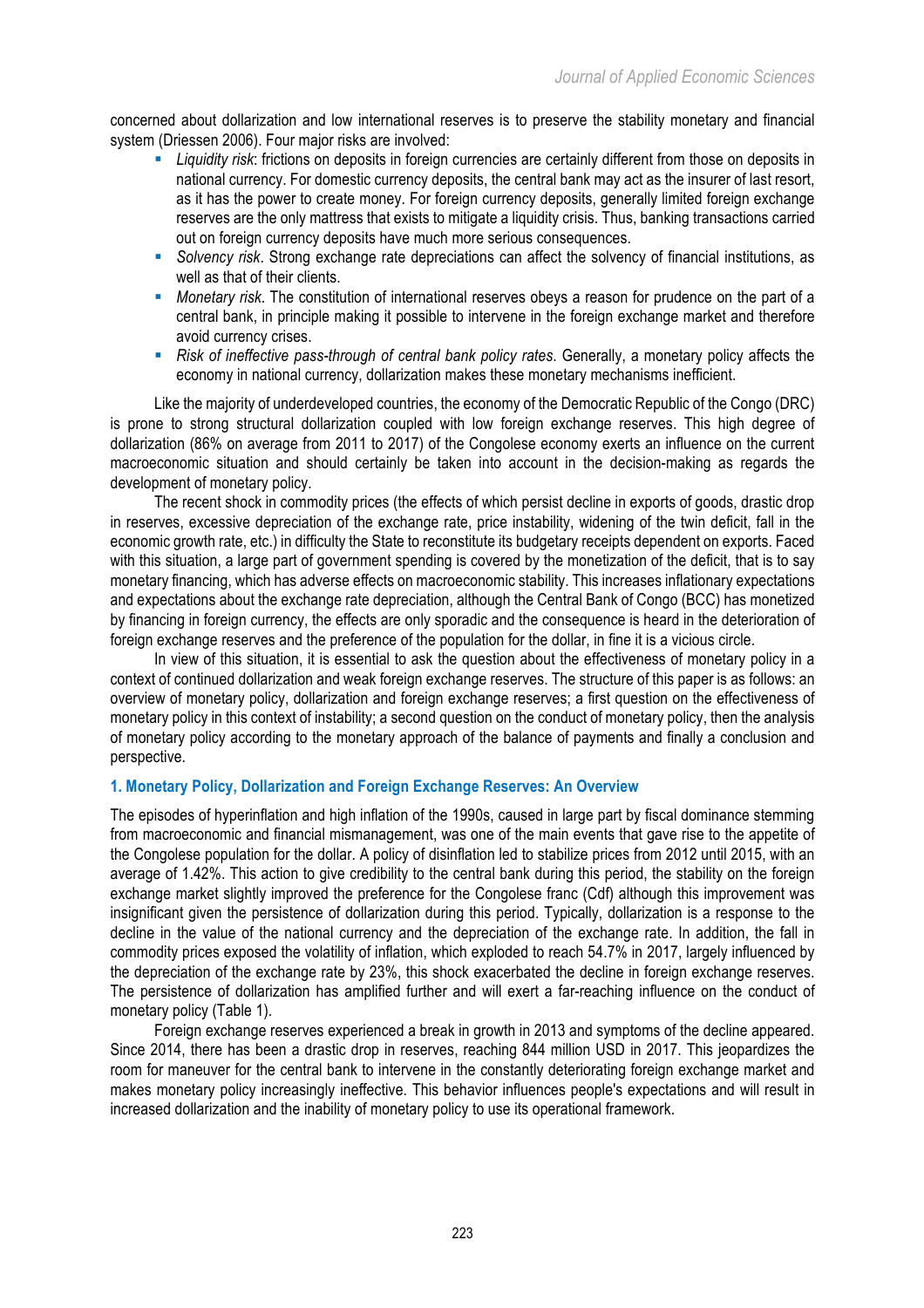|      | Foreign exchange | Nominal exchange | Inflation, end | <b>Financial Dollarization</b> |
|------|------------------|------------------|----------------|--------------------------------|
| 2010 | 1,297.00         | 915.13           | 9.838          | 62.2                           |
| 2011 | 1,394.00         | 910.65           | 8.654          | 89.3                           |
| 2012 | 1,645.00         | 915.17           | 2.769          | 86.9                           |
| 2013 | 1,745.10         | 925.50           | 1.074          | 85.8                           |
| 2014 | 1,644.46         | 924.51           | 1.030          | 85.6                           |
| 2015 | 1,403.60         | 926.76           | 0.815          | 83.1                           |
| 2016 | 845.40           | 1,215.00         | 11.236         | 84.8                           |
| 2017 | 844.00           | 1,592.00         | 54.709         | 89.4                           |
|      |                  |                  |                |                                |

Table 1. Macroeconomic and financial variables

*Source: BCC, Annual reports; IMF, World economic outlook (October 2018)*

Central bank could try to blame the government for insisting on financing its deficit. Either way, seeking refuge in a foreign currency is a rational reaction to episodes of macroeconomic instability. Thus, the economic structure of the DRC characterized on the one hand by a subservience of monetary policy to fiscal policy and on the other hand by a high degree of external vulnerability, consequently the understanding and management of monetary policy prompts researchers to rethink the effectiveness and conduct of monetary policy.

## **2. Foreign Exchange Reserves and Monetary Policy: Monetary Approach to the Balance of Payments**

The effectiveness of monetary policy depends on the precise nature of the monetary mechanism. Knowledge and control of monetary variables are seen as the prerequisite for the development of an appropriate monetary policy. The balance of payments is a monetary phenomenon and is determined by the internal monetary imbalance.

The monetary approach to the balance of payments postulates that in a small open economy, monetary equilibrium in the balance of payments can be achieved through changes in monetary base and / or broad money. If money supply created exceeds the growth of domestic credit, this excess supply forces individuals to readjust their portfolios by purchasing goods and services to return to equilibrium. If residents demand goods, services and foreign currency to restore balance, foreign currency flows out of the country and thus reduces the money supply until monetary equilibrium is restored. We can therefore conclude that balance of payments is a monetary phenomenon. Thus, the deterioration of reserves may result from changes in domestic credit, especially net claims on central government. Congolese economy is characterized by this phenomenon, monetary financing, which includes a large part of domestic credit, varies at a rate greater than that of monetary growth. This leads to low foreign exchange reserves and affects the movement of the exchange rate, which amplifies macroeconomic instability and contributes to the persistence of dollarization. This will take us back to the discussions in our following sections on the effectiveness of monetary policy.

Thus, the monetary approach of the Balance of Payments is a useful analytical tool for the purposes of monetary policy. The approach clearly prevents the source of the imbalance and shows that poorly framed expansionary monetary policy leads to a depreciation of the national currency and a deficit in the balance of payments. Therefore, responsible strategies are needed to avoid any erosion of foreign exchange reserves. Otherwise, foreign exchange reserves will continue to decline and put the conduct of monetary policy in difficulty.

## **3. How Effective for Monetary Policy?**

The effectiveness of monetary policy depends to a large extent on the credibility of the central bank. Circulation as a substitute for foreign currency, whether as a means of payment or as a store of value, can only affect the conduct of monetary policy and, ultimately, the ultimate goal of price stability. Economic theory does not offer a clear answer as to how dollarization can affect monetary policy. However, economists generally believe that dollarization makes monetary policy more complex and less efficient, as dollarization would risk increasing the volatility of demand for money due to the reduction in the costs of transferring currency holdings to avoid losses. effects of inflation. A side effect of this is that dollarization is also expected to increase exchange rate instability, which will prompt the central bank to intervene to smooth out these exchange rate fluctuations. In a context of a drastic decline in the foreign exchange reserve as is the case in the DRC, monetary policy is proving even less effective in operating. Increased exchange rate volatility also results from the fact that dollarization makes the exchange rate more responsive to changes in the money supply (Calvo and Veg 1996, Pinshi and Sungani 2018).

Monetary expansion driven by changes in net claims on the government is one of the causes of the depreciation of the exchange rate and inflation. The persistence of dollarization can be expected to be more sensitive to monetary expansion or to a change in the exchange rate. Pinshi and Sungani (2018) found that the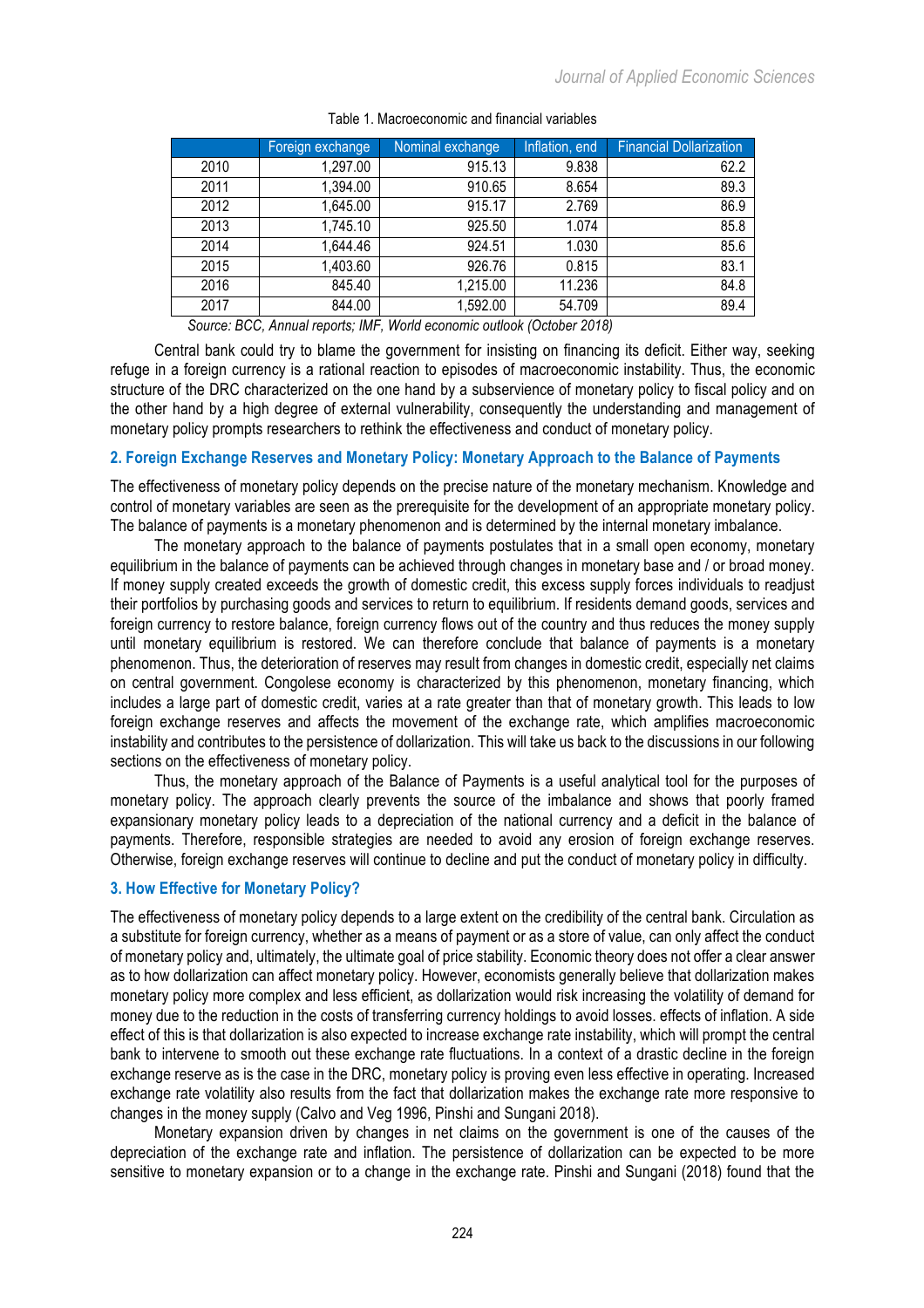elasticity of the inflation rate to an exchange rate depreciation caused by domestic credit growth increases significantly as dollarization strengthens. However, he stresses that there may still be room for maneuver for monetary policy. In fact, a healthy response to monetary policy would imply a reduction in the rate of money supply growth, *i.e.* a decline in the pace of domestic credit would have a stabilizing effect.

In addition, another aspect is that monetary transmission is weaker in the DRC, due to the strong dollarization of the economy. This is because the BCC cannot directly influence the foreign currency component of broad money. Thus, broad money is not determined by the monetary authority but by the behavior of agents holding assets in foreign currencies and national currency. This should obviously complicate the BCC's ability to curb inflation.

Regarding the control of monetary aggregates, the BCC is obviously not in a position to directly influence broad money, but it might be able to manage the monetary base and the minimum reserve ratio of commercial banks. Unfortunately, partially dollarized financial intermediation is often limited and carried out largely in foreign currency. It is therefore very difficult for the BCC to control the monetary base very tightly.

## **4. How to Conduct Monetary Policy?**

The conduct of monetary policy in a context of dollarization and weak foreign exchange reserves leads to revisiting the choice of strategy or intermediate objectives of monetary policy. Traditionally, monetary policy targeting has involved a pre-announced exchange rate rule or a target on a monetary aggregate. History has shown that explicit exchange rate targeting is very limited. Central banks, especially under flexible exchange rate regimes, intervene sporadically in the foreign exchange market to smooth out fluctuations in the exchange rate. Several central banks have adopted monetary targeting, aimed at targeting a monetary aggregate strongly correlated with inflation. This targeting has appeared ineffective for a few countries due to the non-robustness and instability of the short-term relationship between money supply and inflation.

Recently, more and more countries have started to adopt explicit inflation targeting as a strategy for conducting monetary policy. This involves:

- a public announcement of a quantified inflation target;
- an institutional commitment by the central bank to make price stability its main objective;
- information on the combination of instruments chosen to achieve it;
- **•** increased communication with the public on monetary policy strategy;
- and a great responsibility of the monetary authority for price stability.

Monetary policy decisions are then made on the basis of the deviation of future inflation forecasts from the stated target. In other words, forecasting inflation is essentially the intermediate objective of monetary policy. The majority of central banks in underdeveloped countries, in particular the BCC, have as a strategy, whether explicitly expressed or implicitly expressed, monetary targeting.

We examine the implications of the combined dollarization of a decline in foreign exchange reserves for the conduct of monetary policy. The problems vary depending on the monetary policy strategy chosen. In the case of a monetary aggregate anchor, an important question is whether the currency assets should be included in the targeted monetary aggregate. If the main criterion for choosing the monetary aggregate to target is its influence on the price level through the demand for a monetary transaction, dollarization would justify monetary assets denominated in foreign currency to be included in this definition. At the same time, the accumulation of foreign exchange reserves would be a very important variable for monetary policy.

Along the same lines, Berg and Borensztein (2000) examine the experience of several dollarized countries and seek to know which monetary aggregates appear to have the strongest connection to future inflation. They find that the link between the target and inflation is stronger when the broad money supply includes foreign currency deposits.

Unlike currency targeting, inflation targeting does not require a stable relationship between money and inflation. However, dollar savings have a number of drawbacks that can compromise the achievement of inflation targeting and the achievement of the inflation target. The important disadvantage is the high degree of the passthrough effect of the exchange rate (the relatively higher transmission of prices by the change in the exchange rate) which will further reduce the bank's control of inflation, central with a floating exchange rate. Targeting inflation will prove disruptive and costly.

## **Conclusion**

The implementation of a sound monetary policy requires an understanding of this phenomenon and the contextualization of the macroeconomic behavior of the country. The central bank's action to deal with this situation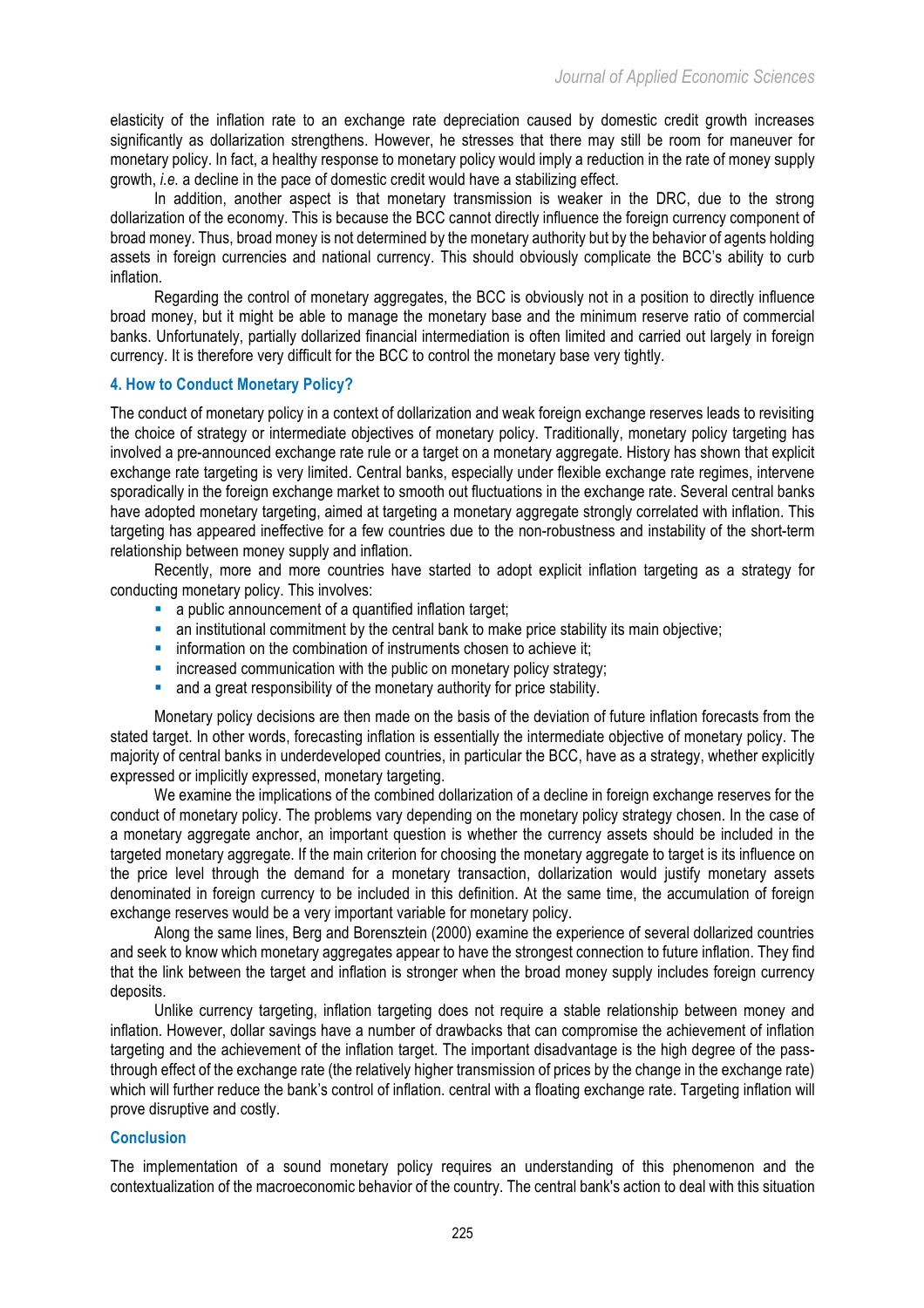would require taking into account the financial system in the development of measures and policies to be carried out. Prudential regulation should aim to limit the possibility of agents mistakenly anticipating different risks due to dollarization. Prudential regulations should discourage financial institutions that grant foreign currency loans to agents who cannot generate foreign currency income but are attracted to a lower cost of financing. While this measure is reasonable in terms of financial stability, it should be noted that it can discourage the holding of monetary assets in foreign currency and reduce dollarization.

The institutional structure of the central bank as well as its strategy should aim to reduce uncertainties about the value of the local currency. This obviously implies that the mandate of price stability is respected and perpetuated. This would require real dependence on the BCC in order to increase credibility, transparency and accountability.

The high degree of dollarization could complicate the choice of monetary policy regime by introducing a foreign currency component into the money supply. The relevance of a target that includes or excludes foreign currencies depends on the target's relationship to inflation, which is essentially an empirical question. However, it is possible that no reliable aggregate can be found. This problem, which is not limited to dollarized economies, calls into question the policy of monetary targeting and opens the door to the use of a wider set of indicators with a strong link to prices. While this issue is beyond the scope of this paper, there are good reasons to believe that dollardenominated assets should be included in all relevant indicators of monetary policy, regardless of the approach taken.

Given the continued decline in foreign exchange reserves and the high level of dollarization, general considerations regarding the choice of exchange rate regime tend to strengthen the argument for a fixed exchange rate regime. Such a mechanism would protect the economy from the effects of a currency crisis to the detriment of a loss of monetary policy independence. This option is good but contains several risks, on the one hand, the appearance of first- and second-generation crises and on the other hand, the disorder of the underdeveloped countries as regards the monetization of the budget deficit as the source of the imbalance affecting foreign exchange reserves, dollarization and the conduct of monetary policy according to the monetary approach of the balance of payments. Hence, the floating exchange rate regime remains the best for easy macroeconomic and monetary management.

#### **References**

- [1] Alper, K. 2008. Monetary policy and external shocks in a dollarized economy with credit market imperfections. *Central Bank Review*, 2: 33 - 73. Available at: http://www.tcmb.gov.tr/research/review
- [2] Berg, A., and Borensztein, E. 2000. The pros and cons of full dollarization. *IMF Working Paper* 00/50.
- [3] Bergstrand, J.H., and Bundt, T.P. 1990. Currency substitution and monetary autonomy: The foreign demand for US demand deposits. *Journal of International Money and Finance*, 9: 325-334
- [4] Blackburn, K., and Christensen, M. 1989. Monetary policy and policy credibility: Theories and evidence. *Journal of Economic Literature, 27*(1): 1 - 45. Available at: http://www.jstor.org/stable/2726940
- [5] Brodsky, B. 2002. Dollarization and monetary policy in Russia. *Review of Economies in Transition*, Idäntalouksien katsauksia, Bank of Finland. Available at: https://helda.helsinki.fi/bof/bitstream/handle/ 123456789/12950/0697BB.PDF?sequence=1
- [6] Calvo G., and Végh C. 1996. From currency substitution to dollarization: Analytical and policy issues. *Money, Exchange Rates and Output*. Guillermo Calvo Edition MIT Press.
- [7] Cömert, H. 2013. *Central Banks and Financial Markets: The Declining Power of US Monetary Policy*. 1st Edition, Edward Elgar Publishing Limited, Cheltenham, UK. ISBN: 978-1781004043
- [8] Driessen, K. 2006. *Monetary policy in dollarized economies.* Bank of Albania. ISBN: 978-1557757579
- [9] *Goodfriend, M.* 2007. How the world achieved consensus on monetary Policy? *Journal of Economic Perspectives*, 21(4): 47-68. DOI: 10.1257/jep.21.4.47
- [10] Goodhart, C., and Viñals, J. 1994. Strategyand tactics of monetary policy: Examples from Europe and the antipodes. *Banco de España, Documento de Trabajo* no. 9425
- [11] Imoisi, A.I., Moses, O.V., Godstime, I.O., and Olatunji, L.M. 2014. Monetary policy and its impact on selected macroeconomic variables in the Nigerian economy; 1970 – 2012. *International Research Journal of Finance*